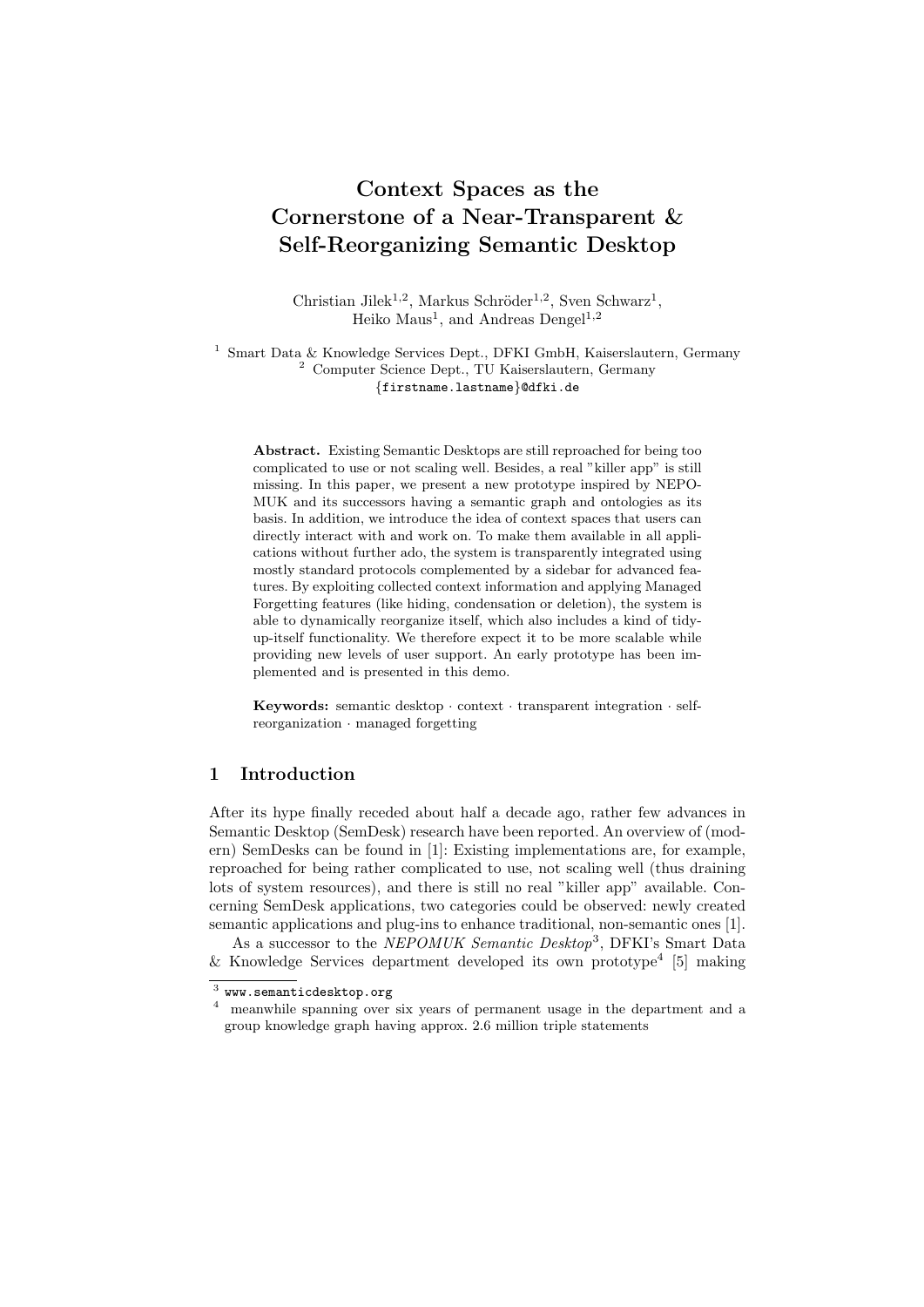SemDesk technology ready for 24/7 usage in practice, covering both, private and corporate scenarios. After lessons learned in past<sup>[5](#page-1-0)</sup> and still ongoing projects<sup>[6](#page-1-1)</sup>, we now propose *Context Spaces* as an extension of this prototype addressing the issues mentioned before.

## 2 Approach

Context Spaces. One of SemDesk's cornerstones is the Personal Information Model (PIMO) [\[7\]](#page-4-2), which tries to represent a user's mental model as good as possible. Information items (files, mails, bookmarks, ...) that are related to each other in a person's mind, but are separated on their computer (file system, mail client, web browser, ...), can thus be interlinked. With Context Spaces (or cSpaces for short) we extend this idea by explicitly (and additionally) associating items with contexts of the user (see lower left of Figure [1\)](#page-1-2). This is based on



<span id="page-1-2"></span>Fig. 1. Conceptual overview of the cSpaces Semantic Desktop

the intuition that every activity is performed in a certain context. Hence, each information item stored on a person's computing device can be associated with one or more contexts (association strength may vary depending on the user's current context awareness). We therefore assume that users are explicitly aware of the concept of context [\[2\]](#page-4-3) and that they are also aware of their current context (at least most of the time). Examples of such contexts are: Spain holiday 2017, prepare ESWC18 paper, or my childhood memories. We do not enforce a certain definition of context: users should be able to stick to their own conceptualization as much as possible. However, we do assume that contexts express a certain relatedness of its elements. Besides being a kind of container for things, they may also be strongly related to (calendar) events, tasks or cases. Context hierarchies are also possible. More details about our context model, which is an extension

<span id="page-1-0"></span> $5$  e.g.  $\emph{ForgetIT}$  (<www.forgetit-project.eu>) and  $\emph{supSpaces}$  (<www.supspaces.de>)

<span id="page-1-1"></span> $6$  e.g.  $Management$   $Forgetting$  (<www.spp1921.de/projekte/p4.html.de>)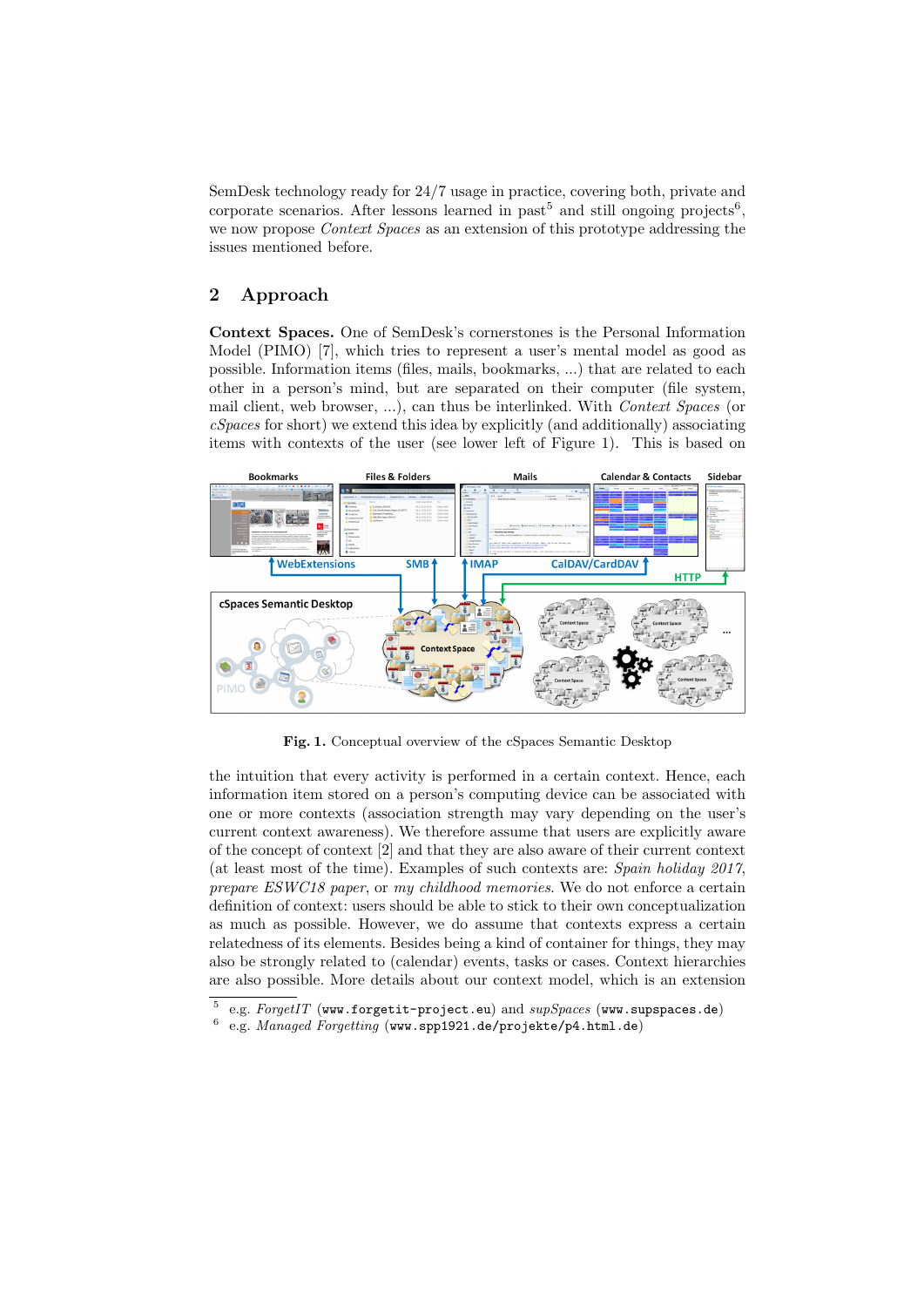of [\[9\]](#page-4-4), will be presented in another paper. Instead of just having context as passive metadata, we in addition see it as an accessible element users can interact with (create new (sub)contexts, split or merge them, add/remove elements, etc.).

SemDesk user studies [\[8\]](#page-4-5) revealed that people omitted rather specific relations in favor of basic ones (like *isRelatedTo* or *isPartOf*), whereas the system is formal where possible, e.g. representing calendar events or address book contacts. This matches our idea of providing a low effort opportunity to already keep things a bit more tidied up when simply associating them with a certain context (or multiple). Additionally, some of these associations may also be inferred by the system reducing manual effort even more, e.g. a received email reply can automatically be associated with the original mail's context. More advanced features supporting the user will be discussed in the section after next.

Transparent Integration. Using contexts as an explicit interaction element only makes sense if applications also respect them. Like illustrated in Figure [1,](#page-1-2) we therefore integrate cSpaces into the rest of the system using standard protocols like Server Message Block (SMB) for files, IMAP for mails, CalDAV for calendar entries, and CardDAV for contacts. For web browsers, we use Web-Extensions[7](#page-2-0) , which provide cross-browser functionality and an integration level similar to having an underlying protocol. Applications are thus able to transparently operate on the knowledge graph (PIMO) managed by our app. Especially in corporate scenarios, it is very convenient if users may just work with the resources in their contexts without caring whether they are actually spread across various sources like intranet shares, for example.

Utilizing only standard protocols has certain limitations due to their rather basic, low-level character. Some activities, like writing a note or comment about a resource, can become inconvenient or non-intuitive. To avoid this, we provide an additional sidebar as a single interaction point for using advanced features. Users therefore do not need to learn a new (plugged-in) interface for each of their applications. They can just keep using them the usual way having only the sidebar as a new UI to familiarize with. From the development point of view, the effort of creating and maintaining plug-ins needed for higher level functionality is comparatively low to that of earlier SemDesks. They can be realized as headless plug-ins having very little functionality, often just the capability of sending out in-app-events to the sidebar (that is why we also shortly call them "plug-outs"). In addition, their corresponding UI elements and logic are located in the sidebar, where they can be easily reused. Plug-outs for different mail clients could, for example, share the same tagging UI.

Self-Reorganization. Features discussed so far primarily aim at our system's ease of use. The other aspects mentioned in the beginning (scalability, missing "killer app") will be addressed using *Managed Forgetting*, by which we understand an escalating set of measures: temporal hiding, condensation, adaptive synchronization, archiving and deletion of resources and parts of the knowledge graph [\[6\]](#page-4-6). By having users work on cSpaces, we gather rich contextual information about all of their resources, which allows the system to semi-automatically

<span id="page-2-0"></span><sup>7</sup> <https://wiki.mozilla.org/WebExtensions>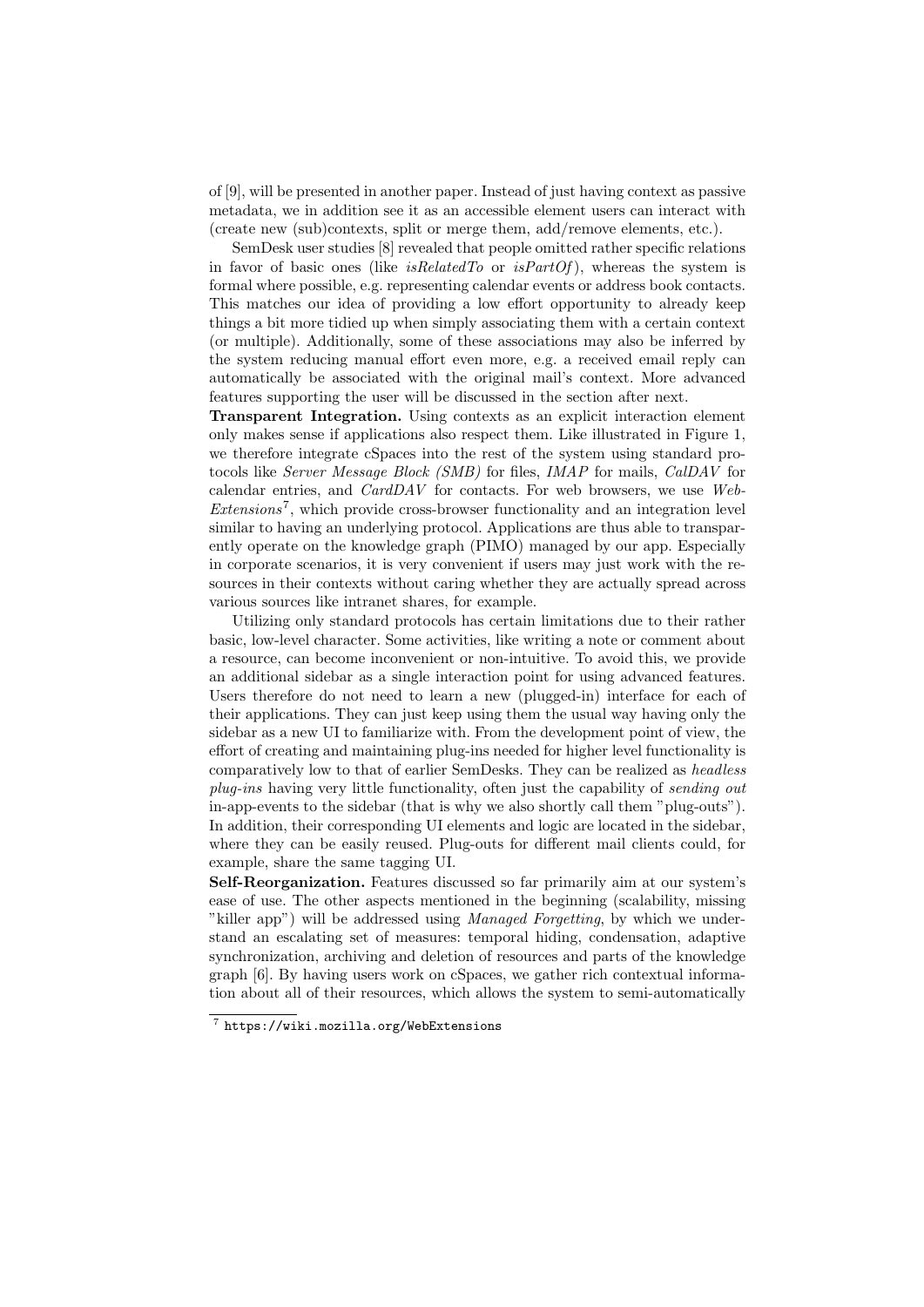help them in organizing their stuff. Thus, cSpaces are continuously spawned, retracted, merged, condensed, or forgotten. As an example, let us assume we do a consulting job for company XY. The contract involves five meetings about different topics. Our system could represent this by having an overall cSpace containing general information about XY, e.g. contact and contract information. For each meeting, there could be an individual sub-cSpace about its respective topic. Several months after the job has been completed, the system starts to remove details, e.g. train schedule to get to the meeting or auxiliary material for doing the presentation. After some years have passed, the sub-cSpaces could be merged with their parent, since the separation into different meetings is not relevant anymore. Only the most important items, e.g. individual reports or an overall final report, are kept. All other items are either condensed, moved to an archive or deleted completely (which can be adjusted by the user on a general level). An item's current and estimated future value for the user are therefore continuously assessed resulting in different forgetting measures like temporal hiding (e.g. some items during one of the meetings), deletion, etc. This especially means that the system is able to reorganize itself to a certain extent, which especially includes a kind of tidying-up-itself functionality. Some of the described features have already been implemented and successfully used in our research and industry prototypes [\[3,](#page-4-7) [4\]](#page-4-8), however most of them are still under heavy development.

Demo. In an early proof-of-concept implementation based on [\[5\]](#page-4-1), we already realized some of the file system, browser and calendar parts. The screenshots in Figure [2](#page-3-0) show a typical feature of our system: the user selects a different context



<span id="page-3-0"></span>Fig. 2. Screenshot showing sidebar, file explorer and browser before (left half) and after a context switch (right half), illustrating the effects of a dynamic reorganization of the system. (Note: windows were rearranged for easier comparison.)

using the sidebar. As a consequence, the current context, available as a folder in the file system as well as the browser, is dynamically reorganized by our app. Note that the system tries to present meaningful views on the current context in each app: e.g., the view in the browser only contains web links. To really get an impression of how the interaction with the system looks like, we kindly refer the reader to our online demo video<sup>[8](#page-3-1)</sup>, which also shows some additional features.

<span id="page-3-1"></span> $^8$  <https://pimo.opendfki.de/cSpaces/>